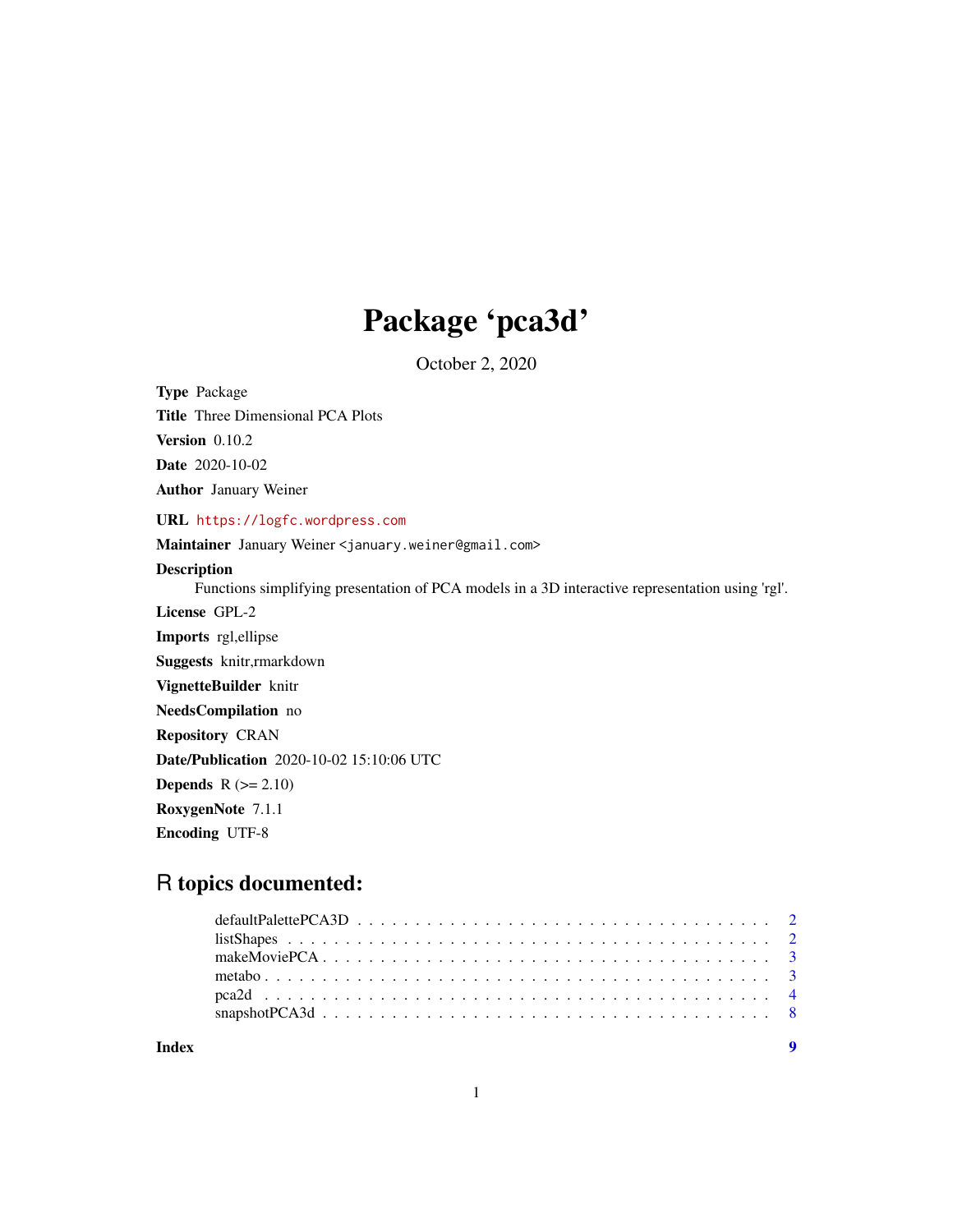<span id="page-1-0"></span>defaultPalettePCA3D *Default palette*

#### Description

Default set of colors for the pca3d package. This is a colorblind-friendly palette, following the R cookbook.

#### Usage

```
defaultPalettePCA3D(n = NULL, transparent = NULL, d3 = FALSE)
```
#### Arguments

| n.             | Number of colors to return                                       |
|----------------|------------------------------------------------------------------|
| transparent    | character string which will be pasted to each color              |
| $\overline{d}$ | if true, no transparency information will be added to the colors |

#### Details

The default palette contains 21 colors.

#### Value

A character vector with the color palette

listShapes *Show all permissible shapes for pca3d*

#### Description

Show all permissible shapes for pca3d

#### Usage

listShapes()

#### Details

Show all permissible shapes for the functions pca3d and pca2d. The shapes may be abbreviated using (matching is done with [pmatch](#page-0-0).

#### Value

A data frame with permissible 3d shapes for plotting and their pch counterparts is returned invisibly.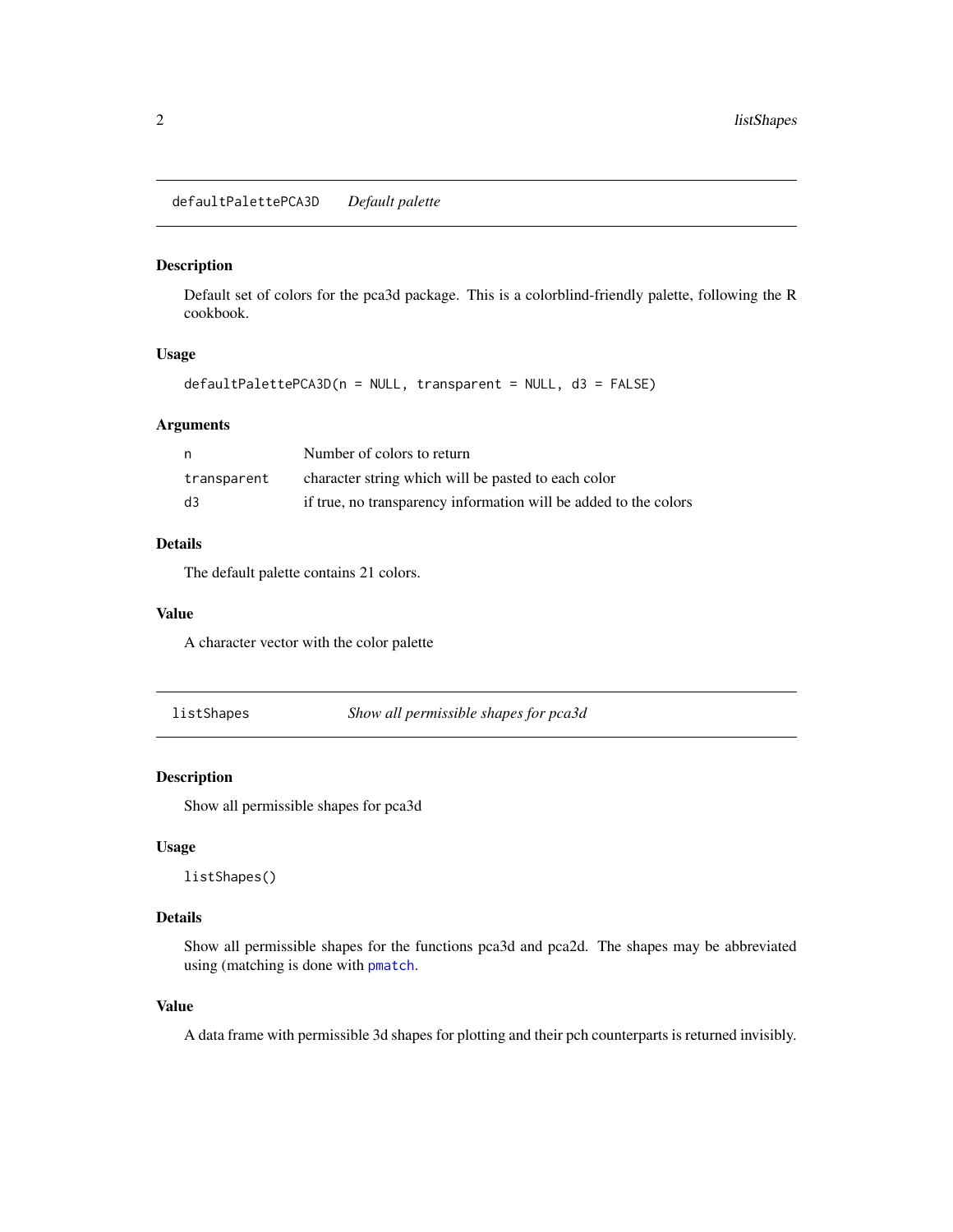<span id="page-2-0"></span>makeMoviePCA *Create a PCA movie*

#### Description

Make a basic movie using movie3d()

#### Usage

```
makeMoviePCA(...)
```
#### Arguments

... Any parameters will be passed to movie3d()

#### Details

A wrapper around movie3d with some default settings. Used to create a movie on the fly.

#### Value

The value returned by movie3d()

#### Examples

```
## Not run:
data( metabo )
pca <- prcomp( metabo[,-1], scale.= TRUE )
pca3d(pca, group=metabo[,1])
makeMoviePCA()
```
## End(Not run)

metabo *Metabolic profiles in tuberculosis.*

#### Description

Relative abundances of metabolites from serum samples of three groups of individuals

#### Details

A data frame with 136 observations on 425 metabolic variables.

Serum samples from three groups of individuals were compared: tuberculin skin test negative (NEG), positive (POS) and clinical tuberculosis (TB).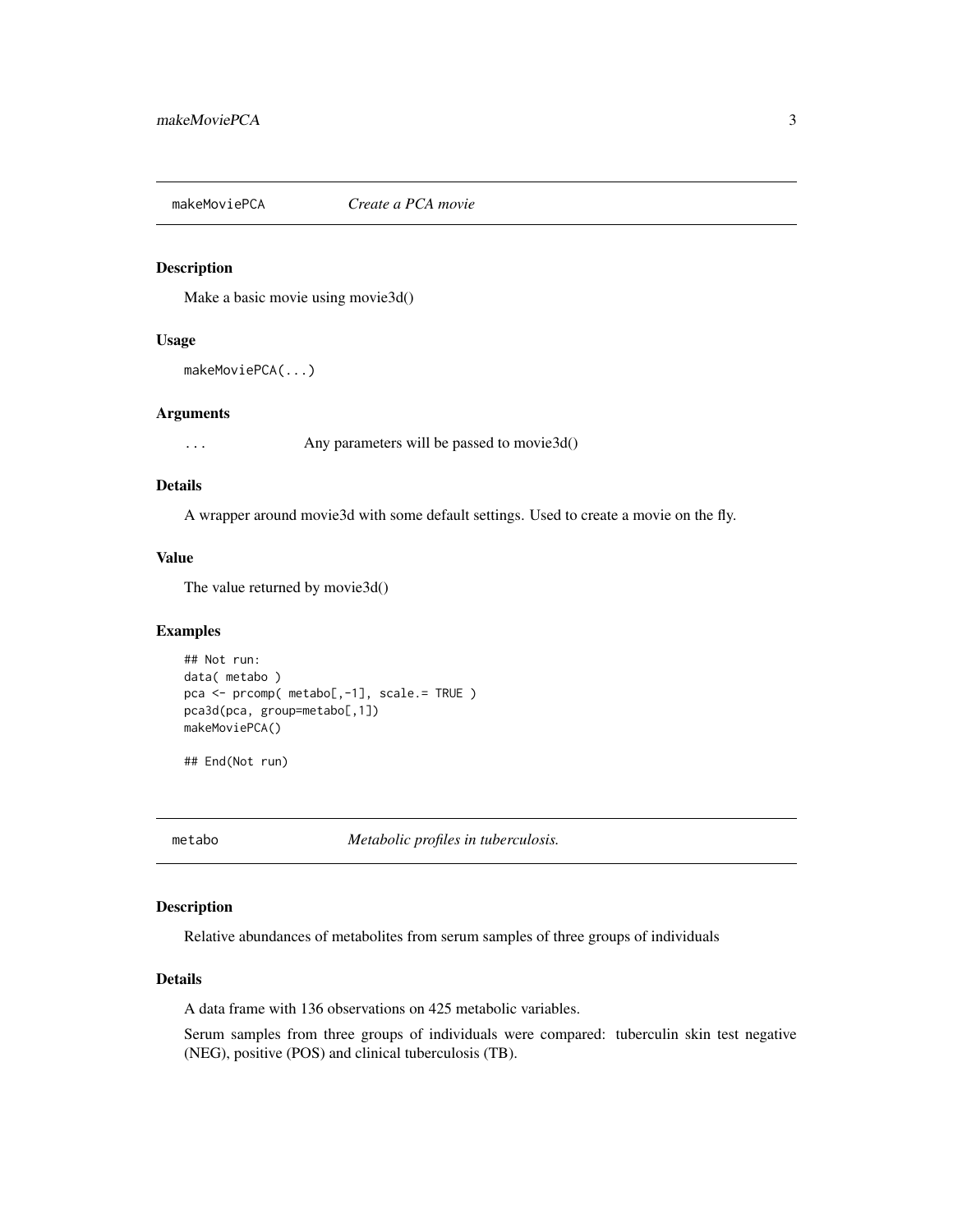<span id="page-3-0"></span>Weiner J 3rd, Parida SK, Maertzdorf J, Black GF, Repsilber D, et al. (2012) Biomarkers of Inflammation, Immunosuppression and Stress Are Revealed by Metabolomic Profiling of Tuberculosis Patients. PLoS ONE 7(7): e40221. doi:10.1371/journal.pone.0040221

#### Examples

```
data(metabo)
# maybe str(metabo) ; plot(metabo) ...
pca <- prcomp( metabo[,-1] )
```
pca2d *Show a three- or two-dimensional plot of a prcomp object*

#### Description

Show a three- two-dimensional plot of a prcomp object or a matrix, using different symbols and colors for groups of data

#### Usage

```
pca2d(
 pca,
  components = 1:2,
 col = NULL,title = NULL,
  new = FALSE,
  axes.color = "black",
 bg = "white",radius = 1,
  group = NULL,
  shape = NULL,palette = NULL,
  fancy = FALSE,
  biplot = FALSE,
  biplot.vars = 5,
  legend = NULL,show.scale = FALSE,
  show.labels = FALSE,
  labels.col = "black",
  show.axes = TRUE,
  show.axe.titles = TRUE,
  axe.titles = NULL,
  show.plane = TRUE,
  show.shadows = FALSE,
  show.centroids = FALSE,
  show.group.labels = FALSE,
```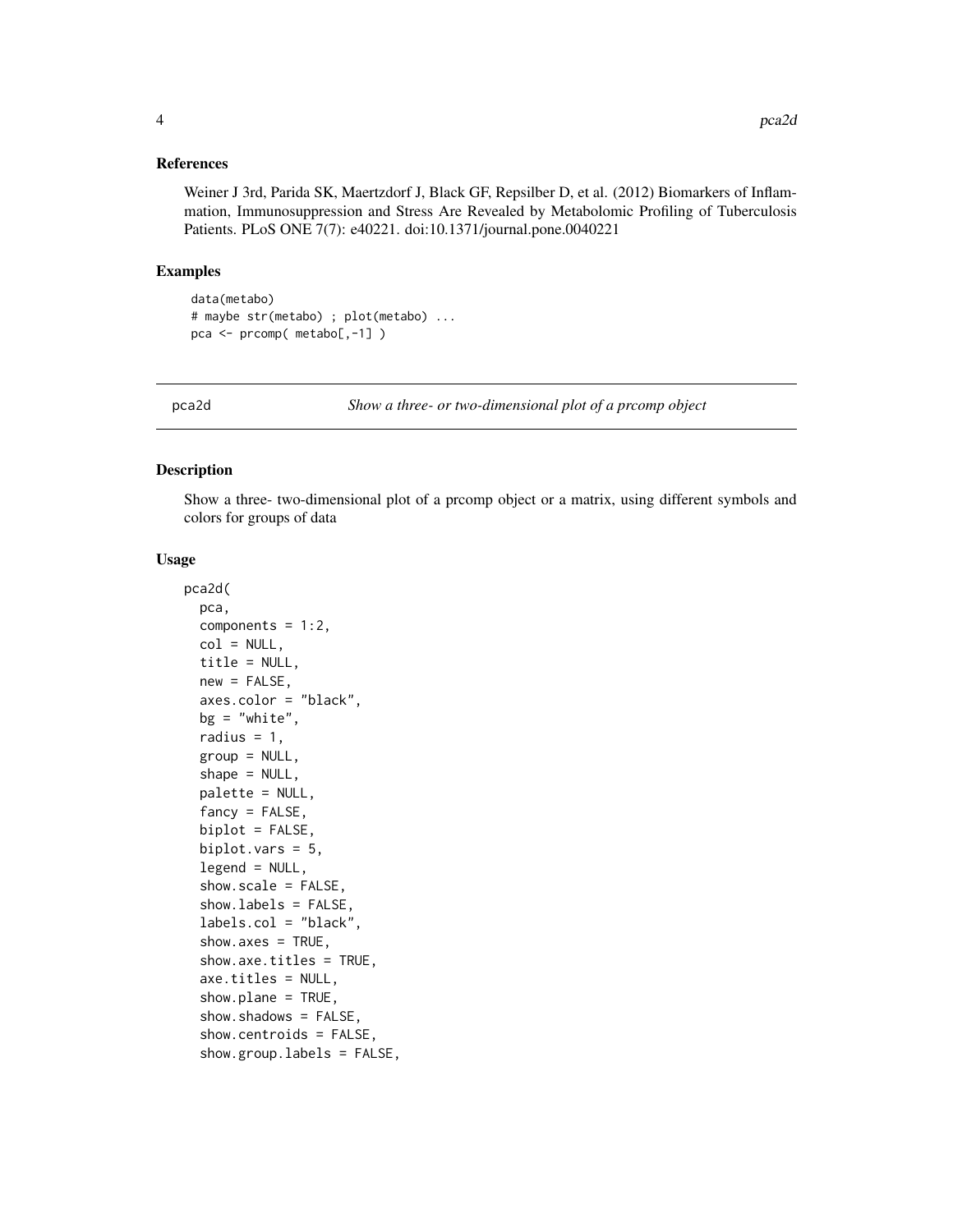```
show.ellipses = FALSE,
  ellipse.ci = 0.95,
  ...
\mathcal{L}pca3d(
 pca,
  components = 1:3,
  col = NULL,title = NULL,
  new = FALSE,
  axes.color = "grey",
 bg = "white",radius = 1,
  group = NULL,
  shape = NULL,palette = NULL,
  fancy = FALSE,
  biplot = FALSE,
  biplot.vars = 5,
  legend = NULL,
  show.scale = FALSE,
  show.labels = FALSE,
  labels.col = "black",
  show.axes = TRUE,
  show.axe.titles = TRUE,
  axe.titles = NULL,
  show.plane = TRUE,
  show.shadows = FALSE,
  show.centroids = FALSE,
  show.group.labels = FALSE,
  show.shapes = TRUE,
  show.ellipses = FALSE,
  ellipse.ci = 0.95
\mathcal{L}
```
#### Arguments

| pca        | Either a promp object or a matrix with at least three columns                                                                        |
|------------|--------------------------------------------------------------------------------------------------------------------------------------|
| components | Vector of length 3 (pca3d) or 2 (pca2d) containing the components to be shown                                                        |
| col        | Either a single value or a vector of length equal to number of rows, containing<br>color definitions for the plot points to be shown |
| title      | Window title                                                                                                                         |
| new        | Use TRUE to open a new window                                                                                                        |
| axes.color | Axis color This option has no effect in pea2d.                                                                                       |
| bg         | Background color                                                                                                                     |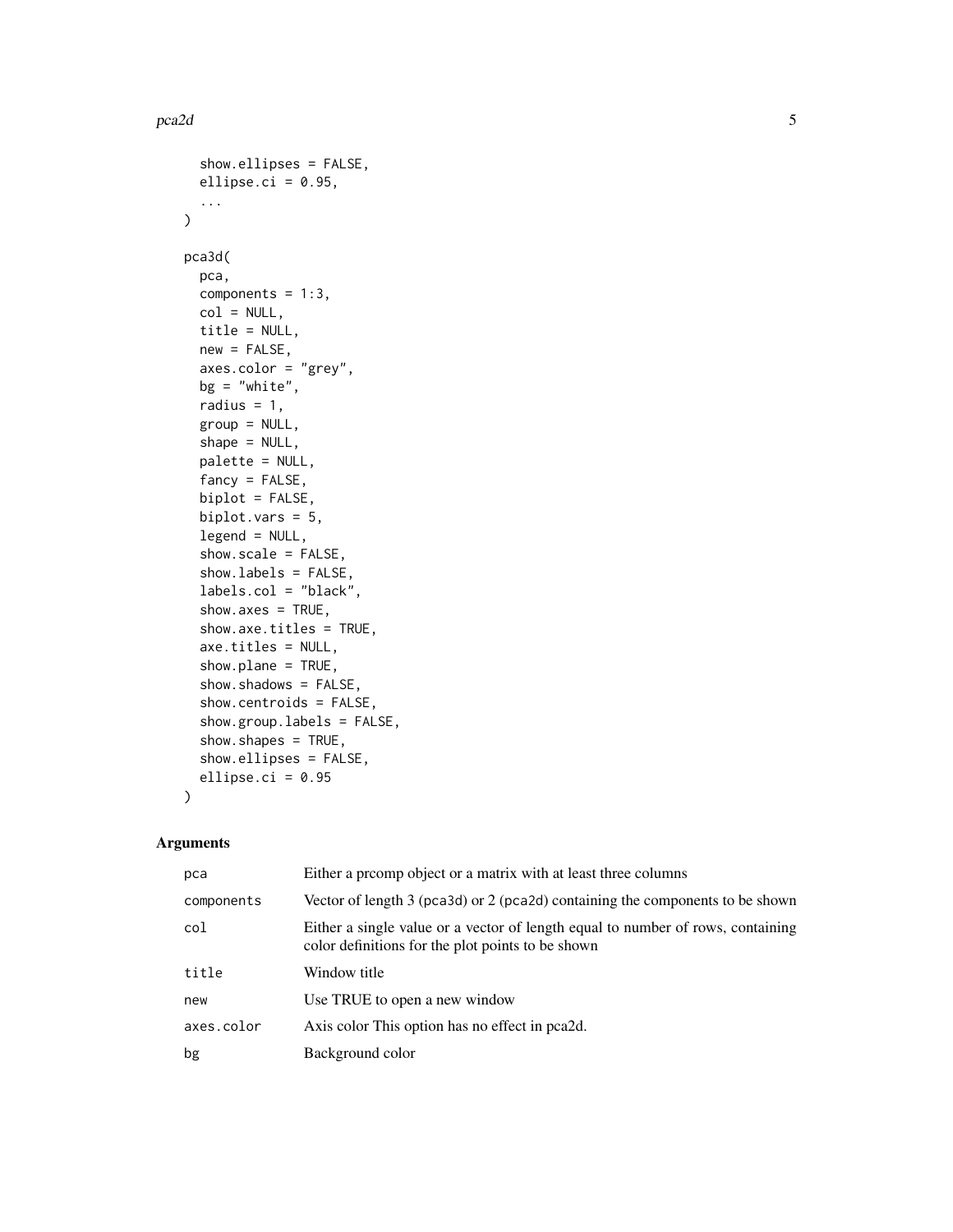<span id="page-5-0"></span>

| radius            | Scaling item for the size of points to be shown. In pca2d, this corresponds to the<br>cex parameter.                                                                                                                                                                                                                                                    |
|-------------------|---------------------------------------------------------------------------------------------------------------------------------------------------------------------------------------------------------------------------------------------------------------------------------------------------------------------------------------------------------|
| group             | either NULL or a factor of length equal to number of rows. Factor levels can be<br>used to automatically generate symbols and colors for the points shown                                                                                                                                                                                               |
| shape             | Either a single value or a character vector describing the shapes to be used when<br>drawing data points. Allowed shapes are: sphere, tetrahaedron and cube, and<br>may be abbreviated. In pca2d, the parameter is passed directly on to the pch<br>option of the points() function.                                                                    |
| palette           | Specifies the color palette when colors are automatically assigned to the groups.<br>See Details.                                                                                                                                                                                                                                                       |
| fancy             | set 'show.labels', 'show.shadows', 'show.centroids' and 'show.group.labels'<br>to TRUE.                                                                                                                                                                                                                                                                 |
| biplot            | Specify whether to show a biplot (see section 'biplots' below)                                                                                                                                                                                                                                                                                          |
| biplot.vars       | Specify which loading to show on the biplot (see section 'biplots' below)                                                                                                                                                                                                                                                                               |
| legend            | If NULL, no legend will be drawn. Otherwise the value specifies the legend<br>position in a form accepted by legend and legend3d.                                                                                                                                                                                                                       |
| show.scale        | TRUE for showing a numeric scale at the edges of the plot. This option has no<br>effect in pca2d.                                                                                                                                                                                                                                                       |
| show.labels       | TRUE for showing labels (taken from the coordinate matrix or the promp ob-<br>ject). Alternatively, a vector with labels to be shown next to the data points.                                                                                                                                                                                           |
| labels.col        | Single value or vector describing the colors of the labels.                                                                                                                                                                                                                                                                                             |
| show.axes         | TRUE to show the axes. This option has no effect in pca2d.                                                                                                                                                                                                                                                                                              |
| show.axe.titles   |                                                                                                                                                                                                                                                                                                                                                         |
|                   | If TRUE, show axe titles (PC 1, PC 2 etc.) This option has no effect in pca2d.                                                                                                                                                                                                                                                                          |
| axe.titles        | A vector with two (pca2d) or three (pca3d) values containing the axe titles (cor-<br>responds to xlab and ylab in regular plot). If missing, but show.axe.titles is<br>TRUE, axe titles will be generated automatically.                                                                                                                                |
| show.plane        | If TRUE, show a grey horizontal plane at $y = 0$ . This option has no effect in<br>pca2d.                                                                                                                                                                                                                                                               |
| show.shadows      | If TRUE, show a "lollipop" representation of the points on the $y = 0$ plane: a<br>vertical line joining the data point with the plane and a shadow. In pca2d, for<br>each sample at $(x,y)$ , a grey line is drawn from $(x,y)$ to $(x,0)$ .                                                                                                           |
|                   | show centroids If TRUE and the group variable is defined, show cluster centroids (using apropri-<br>ate group symbols) and lines from each data point to the corresponding centroid.                                                                                                                                                                    |
| show.group.labels |                                                                                                                                                                                                                                                                                                                                                         |
|                   | Either TRUTH/FALSE or a vector equal to the number of unique values in the<br>group parameter. If set, labels for each of the defined group will be shown at<br>the group's centroid. If the value of the parameter is TRUE, then the group<br>names will be taken from the group parameter. Otherwise, the values from this<br>parameter will be used. |
| show.ellipses     | A TRUTH/FALSE value indicating whether to show confidence interval ellipses<br>or ellipsoids around each defined group                                                                                                                                                                                                                                  |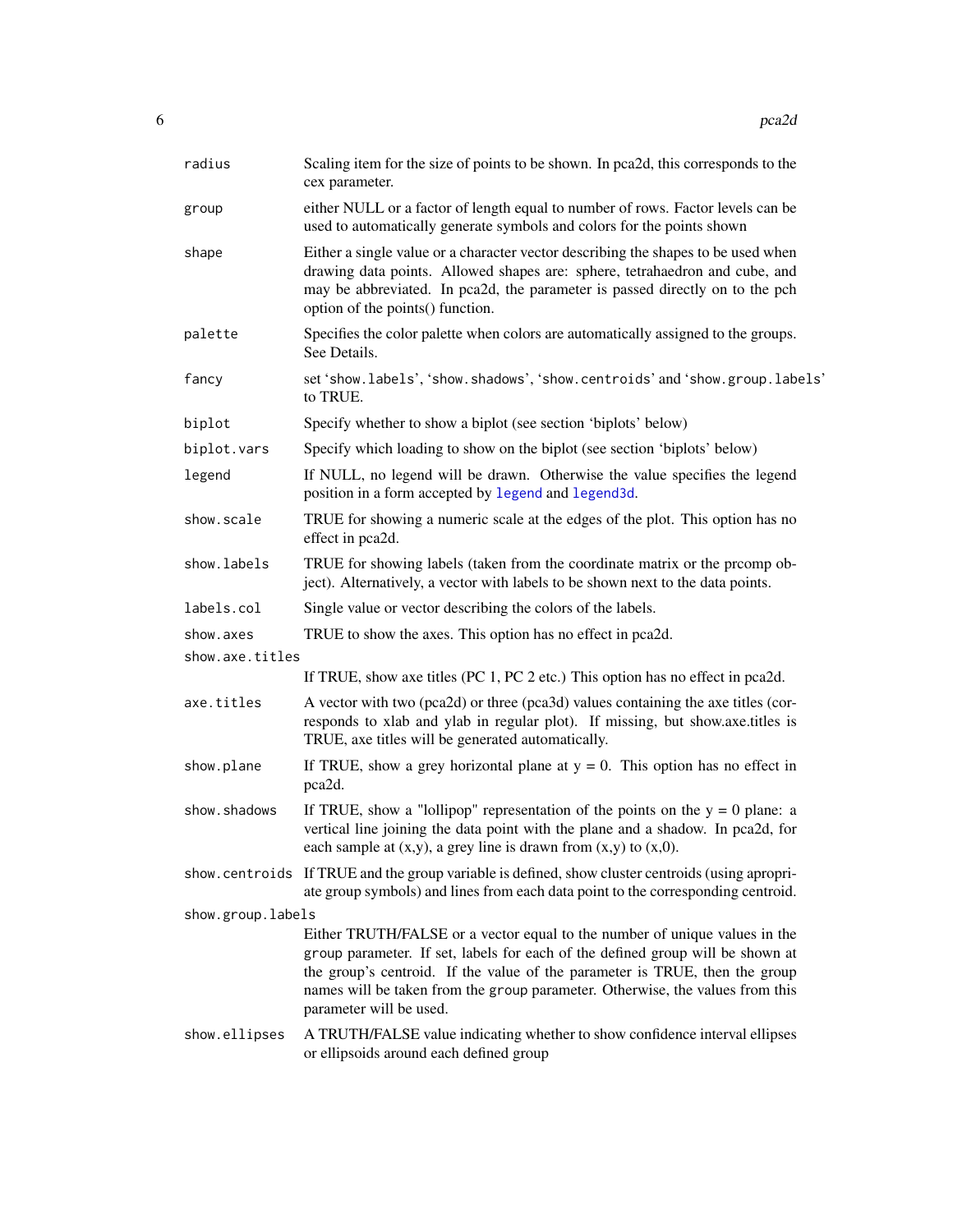#### <span id="page-6-0"></span> $pca2d$   $\hspace{1.5cm}$  7

| ellipse.ci  | The confidence level of a pairwise confidence region for the CI. The default is<br>0.95, for a 95 the size of the ellipse being plotted. |
|-------------|------------------------------------------------------------------------------------------------------------------------------------------|
| .           | For pea2d, any further argument will be passed on to the points () function.                                                             |
| show.shapes | A TRUTH/FALSE value indicating whether the different symbols (shapes) for                                                                |
|             | the shown data points should be plotted (default TRUE).                                                                                  |

#### Details

The pca3d function shows a three dimensional representation of a PCA object or any other matrix. It uses the rgl package for rendering.

pca2d is the 2D counterpart. It creates a regular, two-dimensional plot on the standard graphic device. However, it takes exactly the same options as pca3d, such that it is easy to create 2D variants of the 3D graph.

Often, PCA visualisation requires using different symbols and colors for different groups of data. pca3d() and pca2d() aim at creating reasonable defaults, such that a simple call with two parameters – the pca object and the vector with group assignments of the samples – is sufficient for a basic diagnosis.

#### Value

Both pca2d and pca3d return invisibly a data frame which can be used to generate a legend for the figure. The data frame has as many rows as there are groups, and column with the group name, assigned color and assigned shape.

#### Biplots

If option 'biplot' is TRUE, a biplot showing both the PCA results (samples) and variables is shown. This corresponds to the [biplot](#page-0-0) function which works for the [prcomp](#page-0-0) class objects. However, a biplot showing all variable loadings will be unreadable if the data is highly dimensional (for example, gene expression data). Therefore, the option 'biplot.vars' specifies which variables are shown on the biplot.

If 'biplot.vars' is a vector of length larger than one, it will be interpreted as a direct selection of the variables to be shown; for example, for a [prcomp](#page-0-0) object pca, the variable selection will happen through pca\$rotation[biplot.vars,].

If 'biplot.vars' is a single number, then for each of the components shown, a number of variables equal to 'biplot.vars' with the highest absolute loadings will be shown on the biplot.

#### Examples

```
data( metabo )
pca <- prcomp( metabo[,-1], scale.= TRUE )
pca3d( pca, group= metabo[,1] )
pca2d( pca, group= metabo[,1] )
## a bit more fancy:
## black background, white axes,
## centroids
```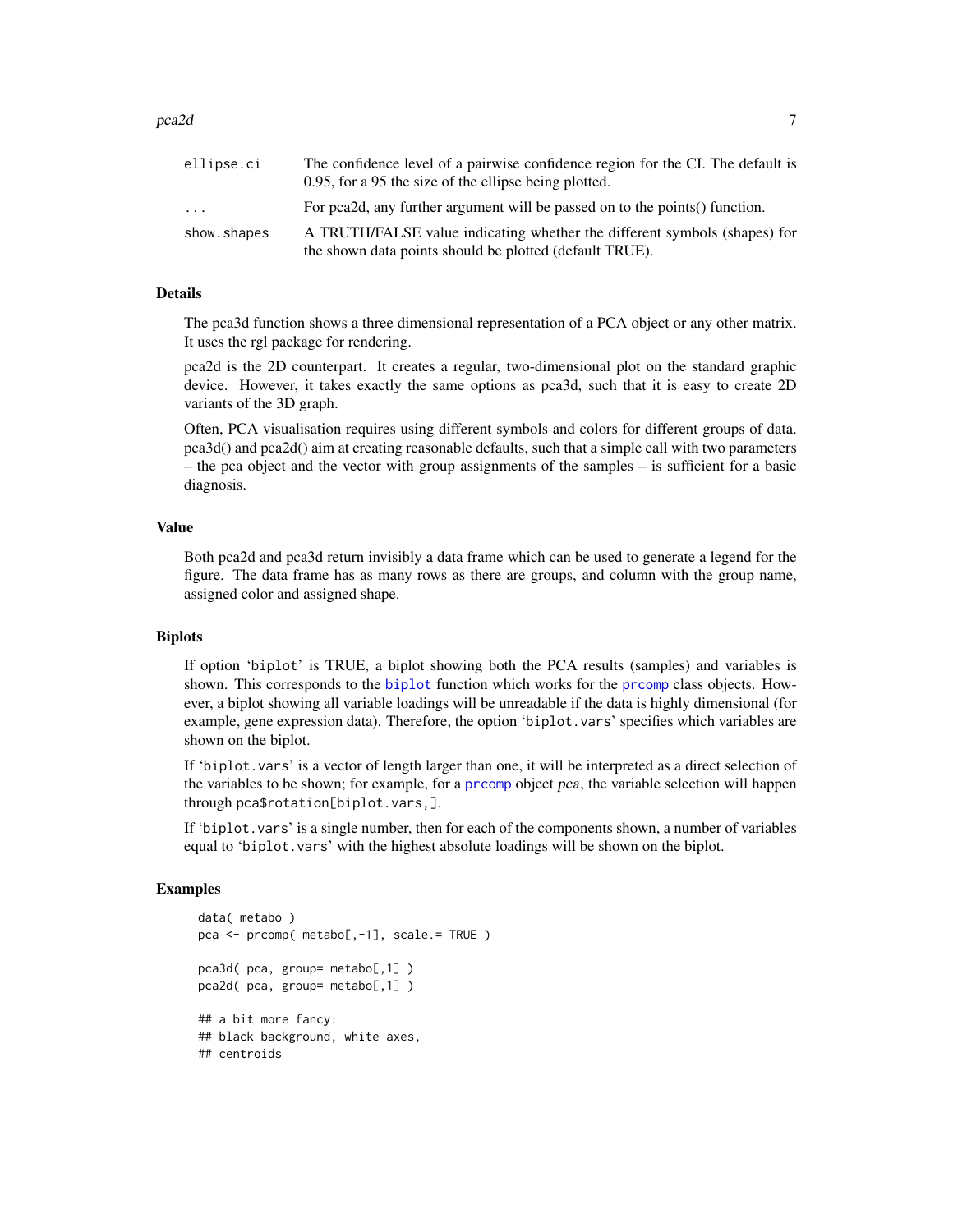```
pca3d( pca, group= metabo[,1],
 fancy= TRUE, bg= "black",
 axes.color= "white", new= TRUE )
```
snapshotPCA3d *Save a 3D PCA snapshot*

#### Description

Take a snapshot of the 3D PCA to a file.

#### Usage

snapshotPCA3d(file)

#### Arguments

file Name of the file to save the snapshot to data( metabo ) pca <- prcomp( metabo[,- 1], scale.= TRUE ) pca3d(pca, group=metabo[,1]) snapshotPCA3d("testfile.png")

#### Details

This is just a wrapper around rgl.snapshot.